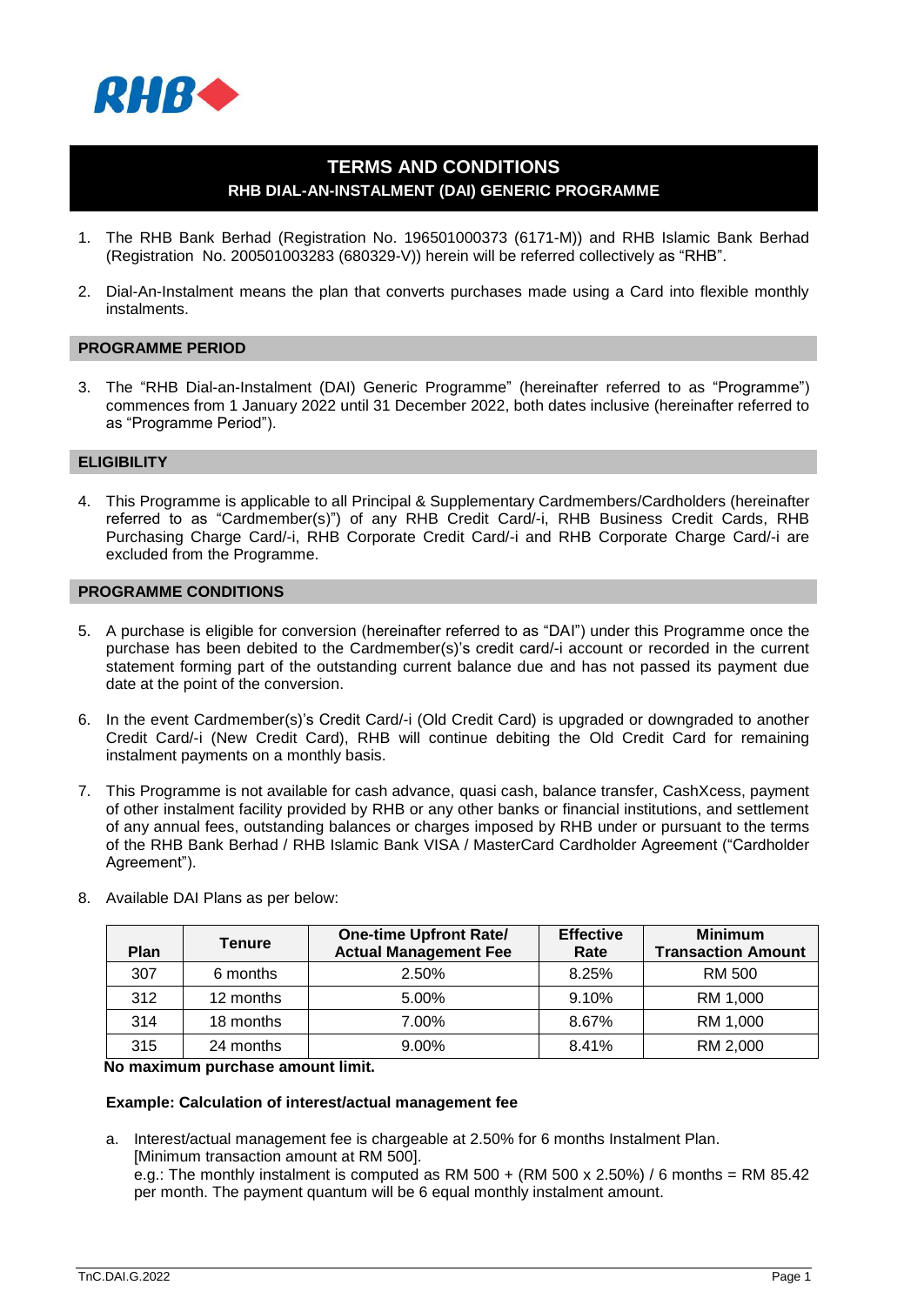

b. Interest/actual management fee is chargeable at 9.00% for 24 months Instalment Plan. [Minimum transaction amount at RM 2,000]. e.g.: The monthly instalment is computed as RM 2,000 + (RM 2,000 x 9%) / 24 months = RM 90.84 per month. The payment quantum will be 24 equal monthly instalment amount.

Note: The above monthly instalment payment amount is for illustration purpose. The actual monthly instalment might be different from the above illustration.

- 9. DAI application under this Programme can be done via RHB Customer Contact Centre at 03-9206 8118.
- 10. Upon approval of the DAI application, Cardmember(s) is responsible in servicing the monthly instalment amount. The monthly instalment amount is posted into the Cardmember(s)'s credit card/-i account to be accumulated to the total outstanding balance and subject to Clause 7.1 of RHB Bank Berhad RHB Credit Card Services Visa Card/Mastercard Cardholder Agreement / Clause 8.1 of RHB Islamic Bank Credit Card-i Services Visa/Mastercard Card Cardholder Agreement pertaining to the minimum monthly payment.
- 11. If Cardmember(s) pays less than the outstanding balance by the payment due date, the unpaid outstanding balance after the payment due date will be charged finance charges / actual management fees. This clause shall be read together with Clause 12.1(c) & 12.1(d) of RHB Bank Berhad RHB Credit Card Services Visa Card/Mastercard Cardholder Agreement / Clause 13.1(c) of RHB Islamic Bank Credit Card-i Services Visa/Mastercard Card Cardholder Agreement
- 12. In the event Cardmember(s) fails to pay the minimum monthly payment by the payment due date or if the payment is not received by RHB in full or before payment due date as specified in the aforesaid statement, a late payment charge of 1% of the card account on the outstanding balance or RM10, whichever is higher, subject to a maximum of RM100 will be imposed and stated in the monthly card statement .
- 13. Cardmember(s) is required for payment in full:
	- a. upon suspension or termination of DAI by RHB; or
	- b. upon a breach by the Cardmember(s) of any terms and conditions of the DAI specified herein or terms and conditions as set out in the Cardholder Agreement which regulates the provisions of credit card/-i facilities by RHB or any other terms & conditions imposed by RHB from time to time for credit card facilities.
- 14. In the event Cardmember(s) wants to do an early settlement of the DAI, the Cardmember(s) will not be charged with any early exit fee. However, the Cardmember(s) will be charged the total amount owed to RHB, which includes the outstanding principal and interest/actual management fee amount as the final payment.
- 15. RHB may reject the payment of any or all of the invoice and / or instalment payments which the Cardmember(s) has requested to be paid under the Programme by stating the reasons thereof (unless reason cannot be given pursuant to any laws, rules, and/or regulations) and RHB shall not be liable for any claims, losses, costs, expenses or damages of whatsoever nature arising from RHB's refusal to make payment of any or all of the invoice and/or instalment payment as aforesaid.
- 16. The merchants are solely responsible for all obligations and liabilities relating to, arising from of in connection with the supply of the good or services provided by the merchants. RHB is only responsible for arranging payment of the invoice and/or instalment payments to the merchants on behalf of the Cardmember(s), and assumes no responsibility for:
	- a. any acts or omissions on the part of the merchants including but not limited to any cancellation of the provision of any goods or services by the merchant; or
	- b. any defect or deficiency in the goods or services provided by the merchants; or
	- c. any claims, losses, costs, expenses or damages or whatsoever nature arising from or in connection with the supply of the goods and services provided by the merchants.
- 17. In the event of any dispute pertaining to the Invoice or the provision of any goods or services with the merchants: -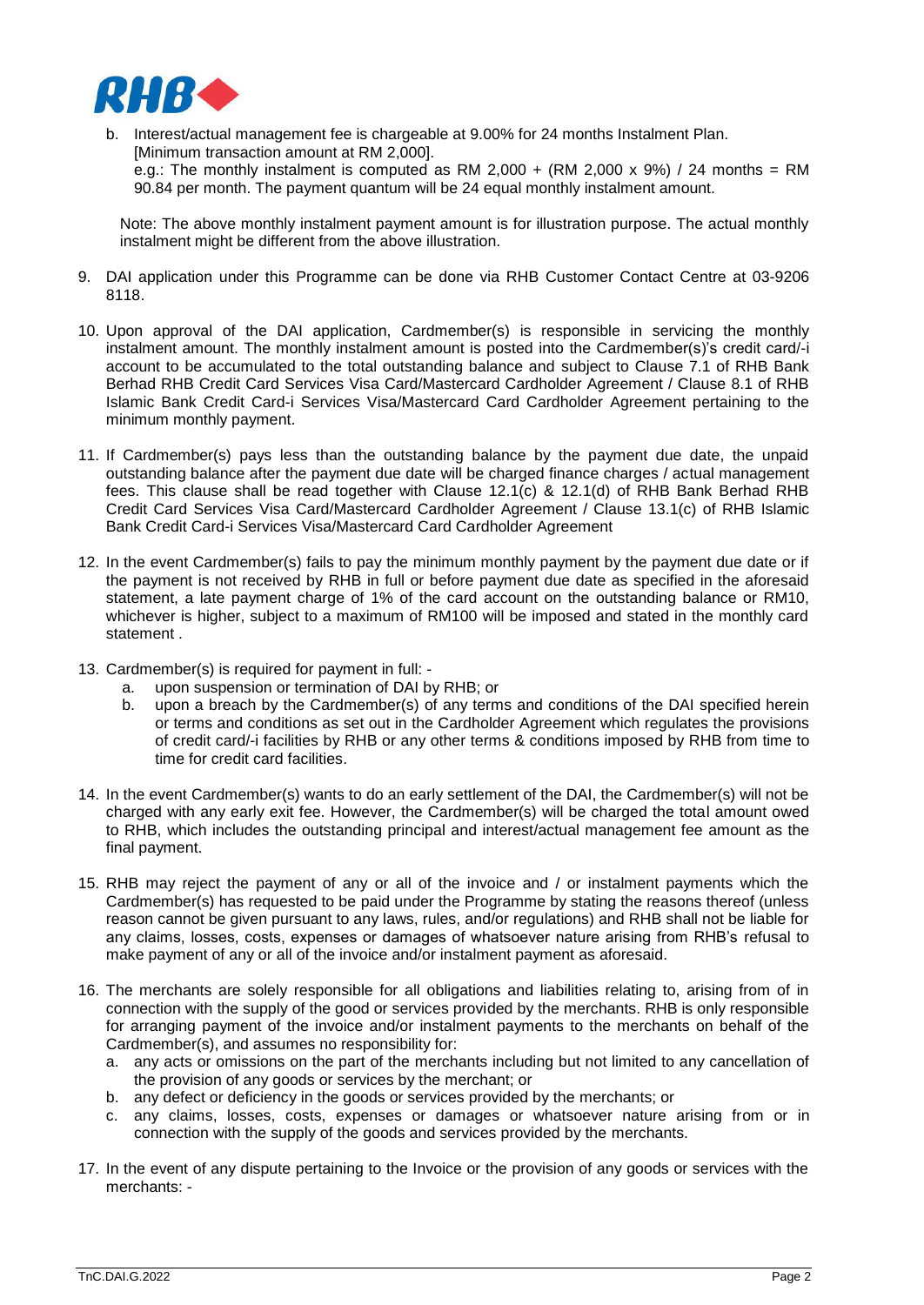

- a. the Cardmember(s) shall resolve such dispute directly with the merchants;
- b. the liability of the Cardmember(s) and his/her obligation to make payment to RHB shall not be affected by any such dispute, or any counterclaim or right of set-off which the Cardmember(s) may have against such merchants; and
- c. the Cardmember(s) shall not withhold payment to RHB on account of any such dispute, counterclaim or right to set-off under circumstances whatsoever; and RHB shall not be responsible for investigating or resolving any such dispute or for the dispute itself, and shall not be liable for making payment of the invoice and/or instalment payment to the merchants or for debiting the amount of the invoice and/or instalment payment to the Cardmember(s)' account even if RHB has notice of such dispute and the Cardmember(s) hereby undertakes not to enjoin RHB as a party to any such dispute or to any legal proceedings in relation to such dispute .
- 18. Reward points and cash back will not be awarded under this Programme, unless stated otherwise.

#### **GENERAL TERMS AND CONDITIONS**

- 19. By participating in the Programme, the Cardmember(s):
	- a. Agrees to be bound by the Terms and Conditions of the Programme;
	- b. Agrees to access RHB's Website to view the Terms and Conditions and undertakes to be kept upto-date on any change or variation to the Terms and Conditions;
	- c. Agrees that RHB's decision on all matters relating to the Programme shall be final, conclusive and binding against them. The decision is made based on the Programme Conditions If there is any further dispute, please refer to RHB Customer Contact Centre at 03-92068118 or the Ombudsman for Financial Services (OFS) at 03-22722811;
	- d. Agrees to discontinue any further participation in this Programme by informing RHB if any future modifications of these Terms and Conditions are unacceptable.
	- e. Agrees that by providing the personal information, the Cardmember(s) consents to RHB processing their personal information for any and/or all of the following purposes ("Purpose"), if applicable:
		- i) administering this Programme and contacting the Cardmember(s) in relation to the same; or
		- other related and legitimate business purposes;
	- f. Agrees that it is necessary for RHB to process the Cardmember(s)' personal information for the Purpose, without which the Cardmember(s) will not be able to participate in this Programme. The Cardmember(s) may exercise their options in respect of receiving marketing materials by contacting us through the RHB Contact Details.
	- g. May request for correction (if their personal information is inaccurate, outdated, incomplete, etc.), access to (no fees and charges will be imposed for the mode of access except for the fees and charges specified in the terms and conditions of RHB Credit Card/-i), or deletion (if the Cardmember(s) no longer has any existing products/services with RHB Banking Group) of the Cardmember(s)' personal information or limit the processing thereof at any time hereafter by submitting such request via the following RHB Contact Details:

**RHB Contact Details Email**: [customer.service@rhbgroup.com](mailto:customer.service@rhbgroup.com) **Telephone number**: 03-92068118 **RHB Now Inbox:** <https://logon.rhb.com.my/>

- 20. RHB may:
	- a. Disqualify any and all entries from any Cardmember(s) in this Programme and prohibit that person from further participating in this Programme in the event that there is suspicion that the Cardmember(s) tampered with or benefited from the tampering of the regulations of this Programme or the Terms and Conditions stated herein; or any other persons has committed or suspected to have committed and fraudulent or wrongful acts in relation to his/her any RHB Account or any facility, service or accommodation granted by RHB as RHB may decide to exclude that person from participating in this Programme at its discretion with prior written notice;
	- b. Cancel, terminate or suspend the Programme with sufficient prior notice. Cardmember(s) shall not make any claim or compensation against RHB for any loss or damage incurred by the Cardmember(s) as a direct and/or indirect result of the cancellation, termination or suspension of the Programme;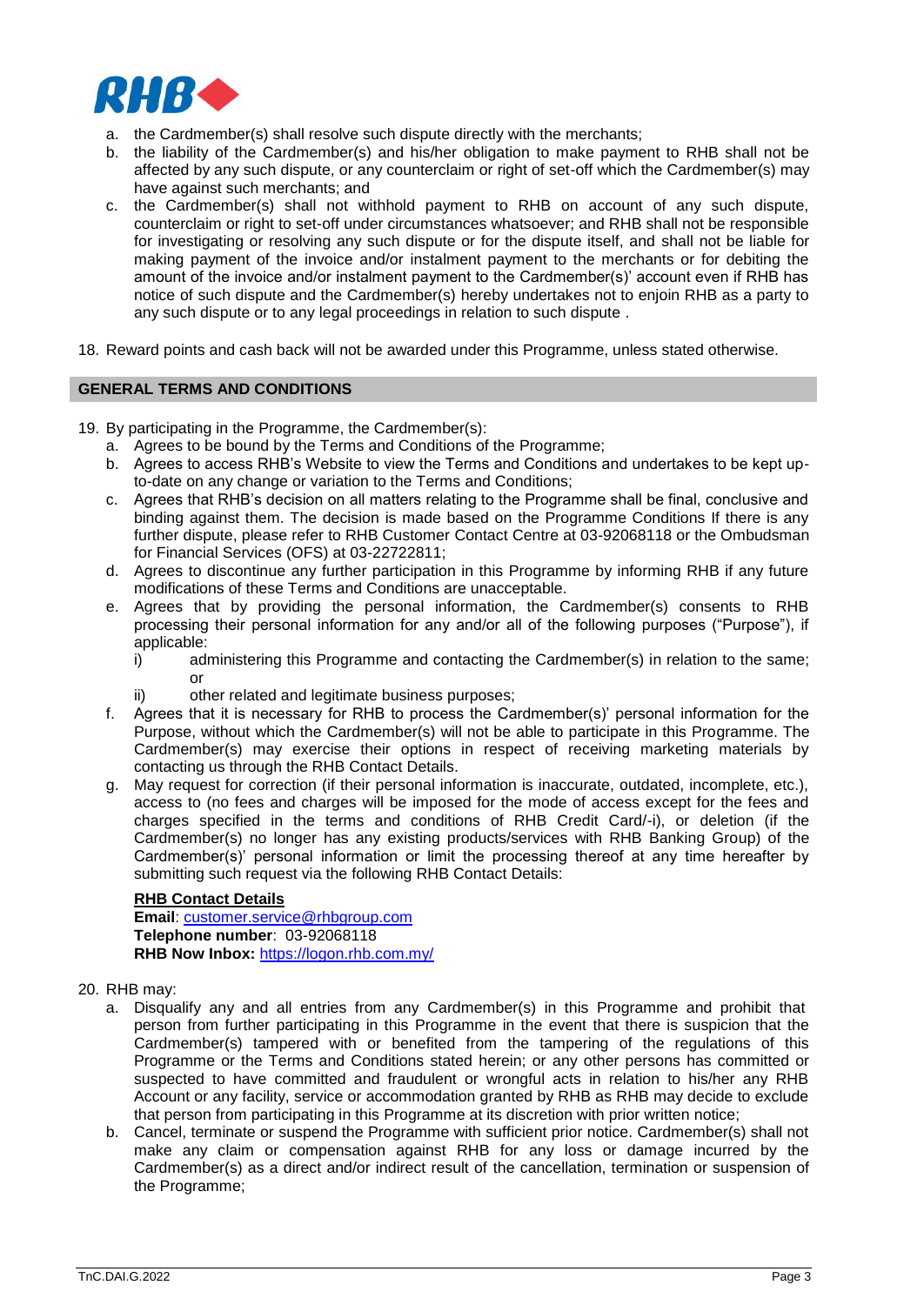

- c. Add, delete, suspend or vary the Terms and Conditions contained herein, either wholly or in part at its discretion by way of posting on RHB website and/or other means of communication that may be deemed appropriate by RHB with sufficient prior notice;
- 21. RHB shall not be liable for any default in respect of the Programme due any act of God, war (whether declared or undeclared), strike, riot, civil commotion, and act of terrorists which are not attributable to the act, omission, default, negligence and/or misconduct on the part of RHB and/or any of its employees, representatives and agents.
- 22. In the event of any inconsistency between these Terms and Conditions and any other brochure, marketing or promotional materials relating to the Programme, these Terms and Conditions shall prevail.
- 23. These terms and conditions are in addition to the provisions of the Cardholder Agreement.
- 24. Other terms and conditions as stipulated in the RHB Cardholder Agreement apply.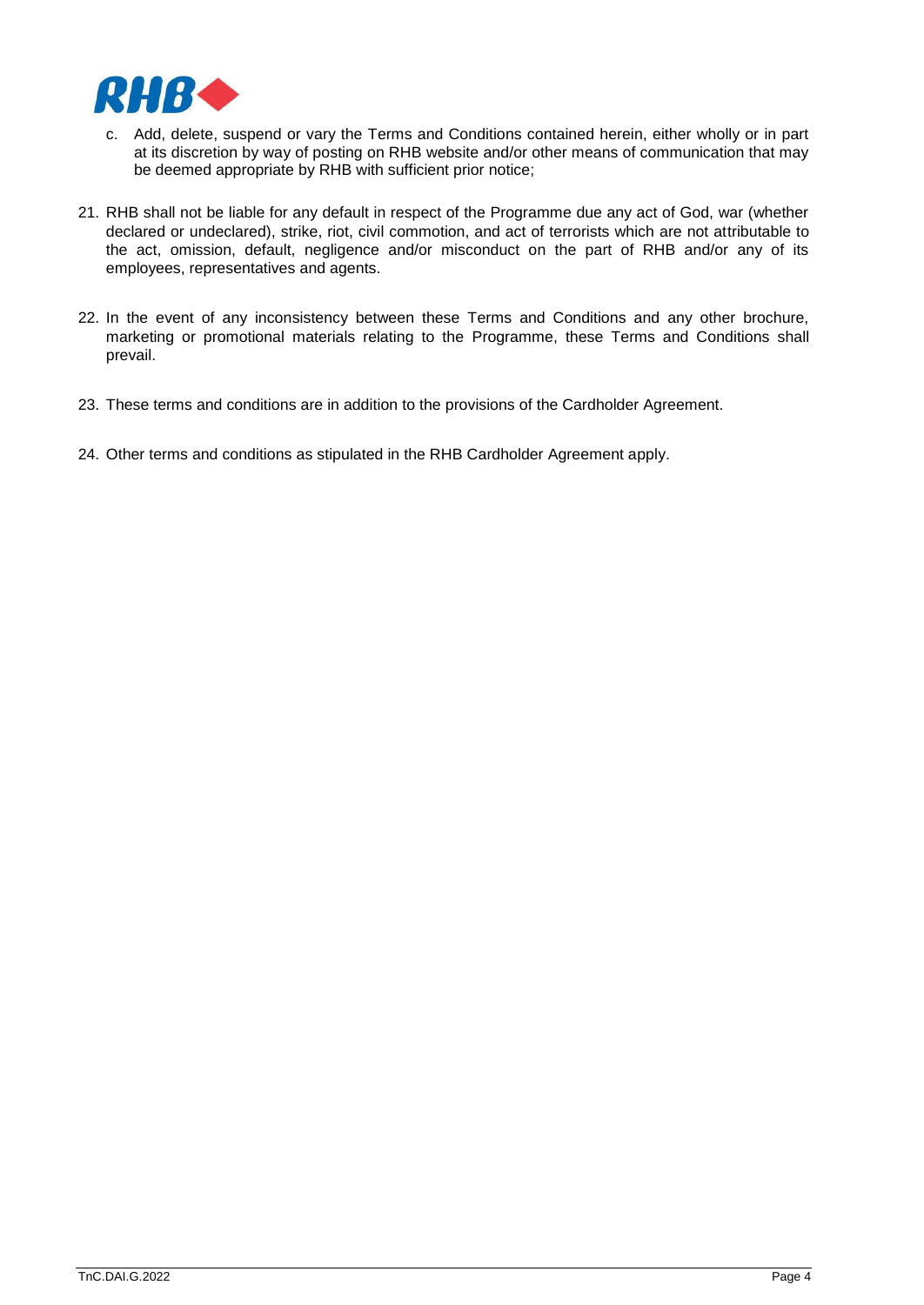

# **TERMA DAN SYARAT PROGRAM GENERIK DAIL-UNTUK-ANSURAN/DIAL-AN-INSTALMENT (DAI) RHB**

- 1. RHB Bank Berhad (No. Syarikat 196501000373) dan RHB Islamic Bank Berhad (No. Syarikat 200501003283) dirujuk secara kolektif sebagai "RHB".
- 2. Dail-untuk-Ansuran/Dial-An-Instalment bermaksud pelan yang menukar pembelian yang dibuat menggunakan Kad menjadi ansuran bulanan yang fleksibel.

#### **TEMPOH PROGRAM**

3. "Program Generik Dail-Untuk-Ansuran/Dial-An-Instalment (DAI) RHB" (selepas ini dirujuk sebagai "Program") bermula dari 1 Januari 2022 sehingga 31 Disember 2022, termasuk kedua-dua tarikh (selepas ini dirujuk sebagai "Tempoh Program").

#### **KELAYAKAN**

4. Program ini adalah terpakai untuk semua Ahli Kad/Pemegang Kad Utama dan Tambahan Kad (selepas ini dirujuk sebagai "Ahli Kad") bagi mana-mana Kad Kredit/-i RHB. Kad Kredit Eksekutif RHB, Kad Caj/-i Pembelian RHB, Kad Kredit Korporat/-i RHB dan Kad Caj Korporat/-i RHB adalah dikecualikan daripada Program ini.

### **SYARAT-SYARAT PROGRAM**

- 5. Pembelian adalah layak untuk pertukaran (selepas ini dirujuk sebagai "DAI") di bawah Program ini di mana pembelian telah didebitkan ke akaun kad kredit/-i Ahli Kad atau direkod dalam penyata kewangan sebagai sebahagian daripada baki semasa perlu bayar dan belum melepasi tarikh perlu bayarnya semasa pertukaran.
- 6. Sekiranya Kad Kredit/-i Ahli Kad (dirujuk secara kolektif sebagai Kad Kredit Lama) dinaikkan atau diturunkan taraf kepada Kad Kredit/-i lain (dirujuk secara kolektif sebagai Kad Kredit Baru), RHB akan terus mendebitkan Kad Kredit Lama pembayaran ansuran yang selebihnya secara bulanan.
- 7. Program ini adalah tidah sah untuk pendahuluan wang tunai, kuasi-tunai, pindahan baki, pendahuluan wang tunai (CashXcess), pembayaran dibawah kemudahan pembayaran ansuran yang lain yang disediakan oleh RHB atau mana-mana bank lain atau institusi kewangan dan pembayaran apa-apa yuran atau caj yang dikenakan oleh RHB di bawah atau menurut kepada terma-terma RHB Bank Berhad RHB Credit Card Services Perjanjian Ahli Kad Visa Card/MasterCard / RHB Islamic Bank Perkhidmatan Kad Kredit-i Perjanjian Pemegang Kad VISA/ Mastercard ("Perjanjian Ahli Kad").

| Pelan | Tempoh   | Sekali Caj Faedah/ Yuran<br><b>Pengurusan Sebenar</b> | <b>Kadar Efektif</b> | <b>Amaun Minimum</b><br>Transaksi |
|-------|----------|-------------------------------------------------------|----------------------|-----------------------------------|
| 307   | 6 bulan  | 2.50%                                                 | 8.25%                | RM 500                            |
| 312   | 12 bulan | 5.00%                                                 | 9.10%                | RM 1,000                          |
| 314   | 18 bulan | 7.00%                                                 | 8.67%                | RM 1,000                          |
| 315   | 24 bulan | 9.00%                                                 | 8.41%                | RM 2,000                          |

8. Pelan yang disediakan untuk DAI:-

#### **Tiada amaun maximum transaksi pembelian.**

#### **Contoh: Pengiraan faedah/yuran pengurusan sebenar**

a.Caj faedah/yuran pengurusan sebenar sebanyak 2.50% dicajkan untuk pembayaran selama 6 bulan.

[Amaun minima transaksi bermula daripada RM 500].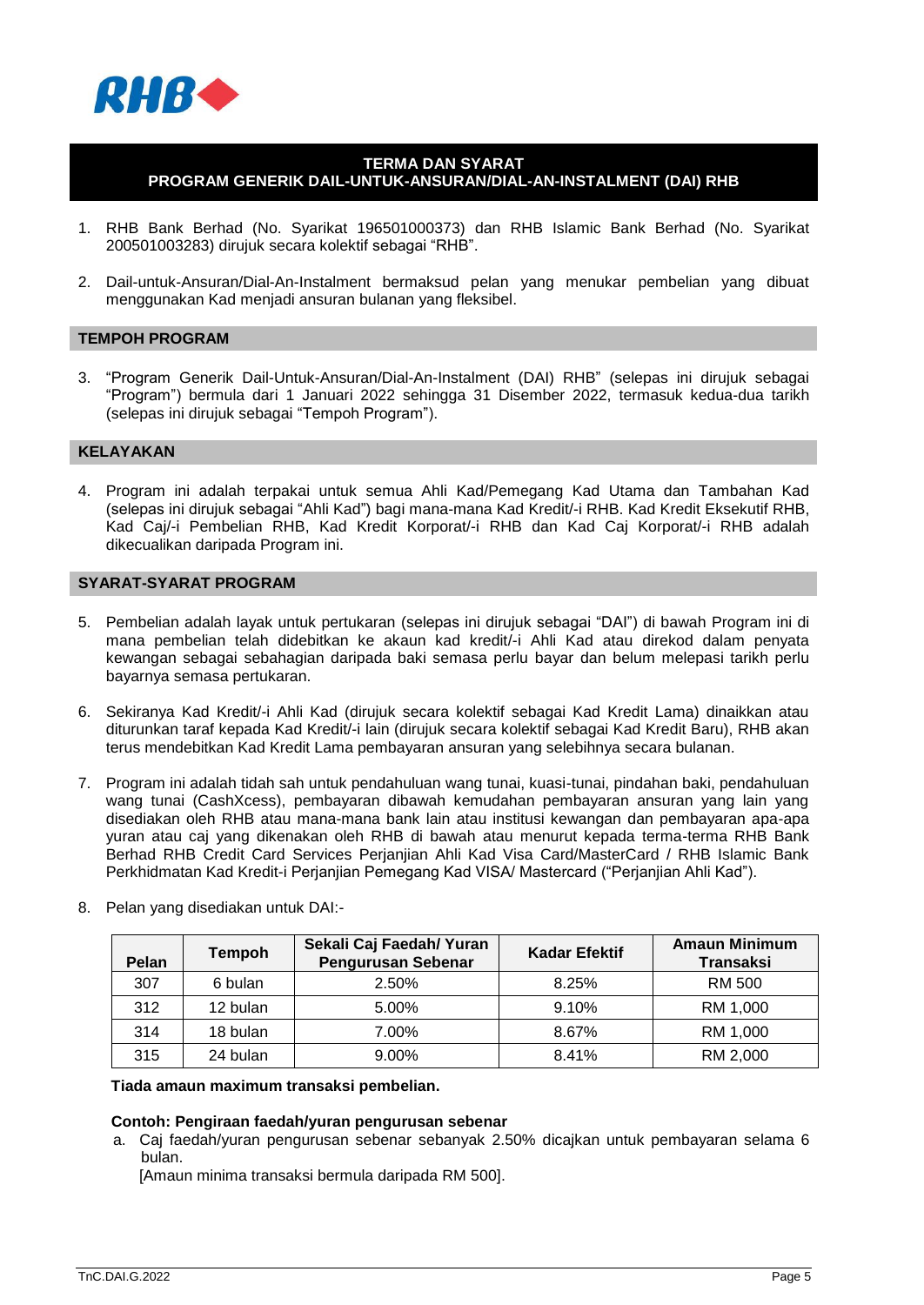

Contoh: Ansuran bulanan dikira sebagai RM 500 + (RM 500 x 2.50%) / 6 bulan = RM 85.42 sebulan. Amaun ansuran pembayaran pada kadar sama setiap bulan untuk jangkamasa selama 6 bulan.

b. Caj faedah/yuran pengurusan sebenar sebanyak 9.00% dicajkan untuk pembayaran selama 24 bulan.

[Amaun minima transaksi bermula daripada RM 2,000].

Contoh: Ansuran bulanan dikira sebagai RM 2,000 + (RM 2,000 x 9.00%) / 24 bulan = RM 90.84 sebulan. Amaun ansuran pembayaran pada kadar sama setiap bulan untuk jangkamasa selama 24 bulan.

Nota: Amaun ansuran di atas adalah untuk tujuan ilustrasi. Ansuran bulanan sebenar mungkin berbeza daripada ilustrasi di atas.

- 9. Applikasi DAI boleh dibuat melalui Pusat Perkhidmatan Pelanggan RHB di 03-9206 8118.
- 10. Sebaik permohonan DAI diluluskan, Ahli Kad adalah bertanggungjawab ke atas jumlah ansuran bulanan. Bayaran ansuran bulanan akan ditambahkan ke atas jumlah baki tertunggak dan akan tertakluk kepada Fasal 7.1 RHB Bank Berhad RHB Credit Card Services Perjanjian Ahli Kad Visa Card/Mastercard / Fasal 8.1 RHB Islamic Bank Perkhidmatan Kad Kredit-i Perjanjian Pemegang Kad Visa/Mastercard mengenai jumlah bayaran minimum bulanan.
- 11. Sekiranya Ahli Kad membuat pembayaran kurang daripada baki tertunggak pada tarikh matang pembayaran, tunggakan baki yang belum dibayar selepas tarikh matang pembayaran akan dikenakan caj kewangan / yuran pengurusan sebenar. Fasal ini harus dibaca sekali dengan Fasal 12.1(c) & 12.1(d) RHB Bank Berhad RHB Credit Card Services Perjanjian Ahli Kad Visa Card/Mastercard / Fasal 13.1 (c) RHB Islamic Bank Perkhidmatan Kad Kredit-i Perjanjian Pemegang Kad Visa/Mastercard.
- 12. Sekiranya Ahli Kad gagal membayar bayaran bulanan minima yang perlu dibayar pada tarikh matang atau jika bayaran tidak terima oleh RHB sepenuhnya atau sebelum tarikh matang sebagaimana ditetapkan dalam penyata tersebut, caj pembayaran lewat 1% daripada baki tertunggak atau RM10, yang mana lebih tinggi, tertakluk kepada jumlah maksimum RM100 akan dicaj dan dinyatakan dalam penyata bulanan kad. .
- 13. Ahli Kad dikehendaki untuk membuat pembayaran penuh:
	- a. apabila DAI digantung atau ditamatkan oleh RHB; atau
	- b. apabila Ahli Kad melakukan kemungkiran terhadap apa-apa terma-terma dan syarat-syarat DAI yang dinyatakan di dalam ini atau terma-terma dan syarat-syarat seperti yang ditetapkan dalam Perjanjian Ahli Kad yang mengawal peruntukan kemudahan Kad Kredit/-i oleh RHB atau apa-apa terma-terma dan syaratsyarat yang dikenakan oleh RHB dari semasa ke semasa untuk kemudahan kad kredit.
- 14. Sekiranya Ahli Kad menjelaskan semua baki di bawah DAI sebelum tarikh matangnya, Ahli Kad tidak akan dikenakan sebarang penalti. Walau bagaimanapun, Ahli Kad akan dicaj jumlah yang terhutang kepada RHB, yang termasuk jumlah baki prinsipal dan faedah/yuran pengurusan sebenar yang belum dijelaskan sebagai pembayaran akhir.
- 15. RHB boleh membatalkan pembayaran bagi sebarang atau semua invois dan / atau pembayaran ansuran yang diminta oleh Ahli Kad untuk dibayar di bawah Program dengan memberikan sebab (kecuali sebab tidak dapat diberikan menurut undang-undang, peraturan, dan/atau regulasi apa pun) dan RHB tidak bertanggungjawab terhadap sebarang tuntutan, kerugian, kos, perbelanjaan atau kerosakan disebabkan akibat daripada keenggaran RHB untuk membayar sebarang atau semua invois dan / atau pembayaran ansuran seperti yang disebutkan sebelum ini. .
- 16. Peniaga bertanggungjawab sepenuhnya bagi semua obligasi dan liabiliti berkaitan dengan, yang timbul daripada atau yang berhubung dengan pembekalan barangan atau perkhidmatan yang disediakan oleh peniaga. RHB hanya bertanggungjawab untuk mengatur pembayaran invois dan / atau pembayaran ansuran kepada peniaga bagi pihak Ahli Kad, dan tidak bertanggungjawab terhadap:-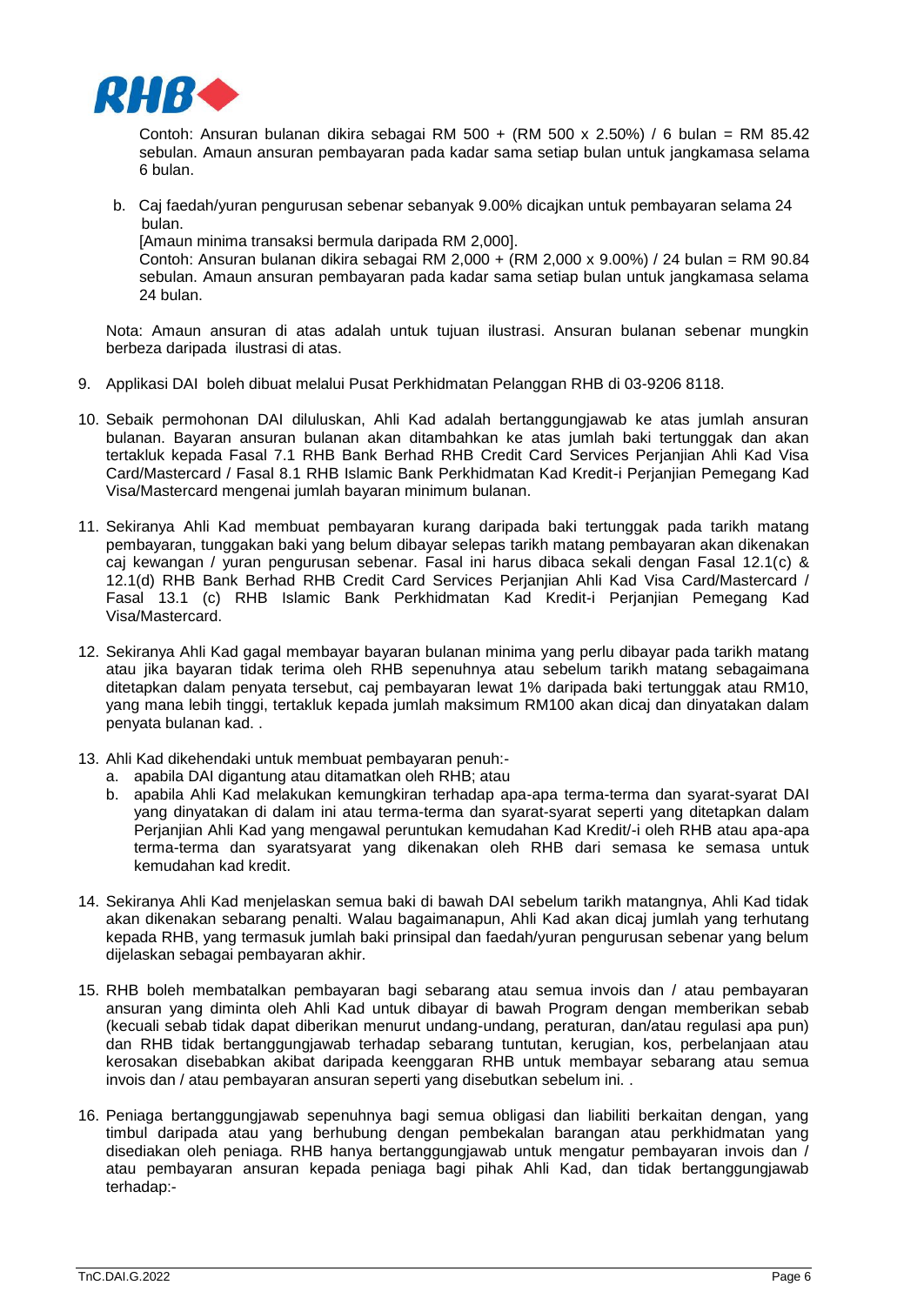

- a. apa-apa perbuatan atau kecuaian peniaga termasuk tetapi tidak terhad kepada apa-apa pembatalan pembekalan barangan atau perkhidmatan oleh peniaga; atau
- b. apa-apa kerosakan atau kekurangan barangan atau perkhidmatan yang dibekalkan oleh peniaga; atau
- c. apa-apa tuntutan, kerugian, kos, perbelanjaan atau kerosakan yang timbul daripada dan berkaitan dengan pembekalan barangan atau perkhidmatan yang dibekalkan oleh peniaga.
- 17. Sekiranya terdapat apa-apa pertikaian berkaitan dengan invois atau pembekalan barangan atau perkhidmatan oleh peniaga:
	- a. Ahli Kad hendaklah menyelesaikan pertikaian itu dengan peniaga secara peribadi;
	- b. Liabiliti Ahli Kad dan obligasinya untuk membuat pembayaran kepada RHB tidak terjejas oleh apa-apa pertikaian sedemikian, atau apa-apa tuntutan balas atau hak untuk menolak selesai yang ada pada Ahli Kad terhadap peniaga; dan
	- c. Ahli Kad tidak boleh menangguhkan pembayaran kepada RHB terhadap akaun yang dijejaskan atas sebab pertikaian, tuntutan balas atau hak untuk menolak selesai di bawah apa-apa jua keadaan; dan RHB tidak bertanggungjawab untuk menyiasat atau menyelesaikan sebarang pertikaian sedemikian, dan tidak bertanggungjawab untuk membuat pembayaran invois dan / atau pembayaran ansuran kepada peniaga atau mendebitkan jumlah di atas invois dan / atau pembayaran ansuran ke akaun Ahli Kad walaupun RHB telah mengetahui mengenai pertikaian itu dan Ahli Kad dengan ini berjanji untuk tidak melibatkan RHB sebagai pihak bagi apa-apa pertikaian sedemikian atau bagi apa-apa prosiding undang-undang berkaitan dengan pertikaian sedemikian.
- 18. Mata Ganjaran dan Pulangan Tunai tidak akan diberikan di bawah Program ini, kecuali dinyatakan secara berlainan.

# **TERMA-TERMA DAN SYARAT-SYARAT AM**

- 19. Dengan menyertai Program, Ahli Kad Layak:
	- a. Bersetuju untuk terikat dengan Terma dan Syarat Program;
	- b. Bersetuju untuk mengakses Laman Web RHB untuk melihat Terma dan Syarat dan berjanji akan sentiasa mengambil tahu akan apa-apa perubahan atau variasi kepada Terma dan Syarat;
	- c. Bersetuju bahawa keputusan RHB mengenai semua perkara yang berkaitan dengan Program adalah muktamad, konklusif dan mengikat terhadap mereka; Keputusan ini adalah dibuat berdasarkan Syarat Program. Jika terdapat pertikaian lebih lanjut, sila rujuk pada Pusat Perkhidmatan Pelanggan RHB di 03- 92068118 atau Ombudsman for Financial Services (OFS) di 03-22722811.
	- d. Bersetuju untuk menghentikan penyertaan selanjutnya dalam Program ini dengan memaklumkan kepada RHB jika terdapat sebarang perubahan pada masa depan ke atas Terma dan Syarat ini yang tidak boleh diterima;
	- e. Bersetuju bahawa dengan menyediakan maklumat peribadi, Ahli Kad bersetuju dengan RHB memproses maklumat peribadi mereka untuk apa-apa dan / atau semua tujuan berikut ("Tujuan"), jika berkenaan:
		- i) mengendalikan Program ini dan menghubungi Ahli Kad berhubungan dengan perkara yang sama; atau
		- ii) tujuan perniagaan lain yang berkaitan dan sah;
	- f. Bersetuju bahawa RHB perlu memproseskan maklumat peribadi Ahli Kad untuk Tujuan, Ahli Kad tidak akan dapat menyertai Program ini tanpanya. Ahli Kad boleh membuat pilihan mereka dalam menerima bahan pemasaran dengan menghubungi kami melalui Maklumat Perhubungan RHB;
	- g. Meminta untuk pembetulan (jika maklumat peribadi mereka tidak tepat, ketinggalan zaman, tidak lengkap, dll.), akses kepada (Tiada yuran dan caj akan dikenakan untuk mod akses kecuali yuran dan caj yang dinyatakan dalam terma dan syarat Kad Kredit/-i RHB), atau pembatalan (jika Ahli Kad tidak lagi mempunyai produk / perkhidmatan sedia ada dengan Kumpulan Perbankan RHB) maklumat peribadi Ahli Kad atau menghadkan pemprosesan pada bila-bila masa dengan mengemukakan permintaan tersebut melalui Maklumat Perhubungan RHB seperti yang berikut:

## **Maklumat Perhubungan RHB**

**E-mel**: [customer.service@rhbgroup.com](mailto:customer.service@rhbgroup.com)

**Nombor Telefon**: 03-92068118

**Peti Masuk RHB Now**:<https://logon.rhb.com.my/>